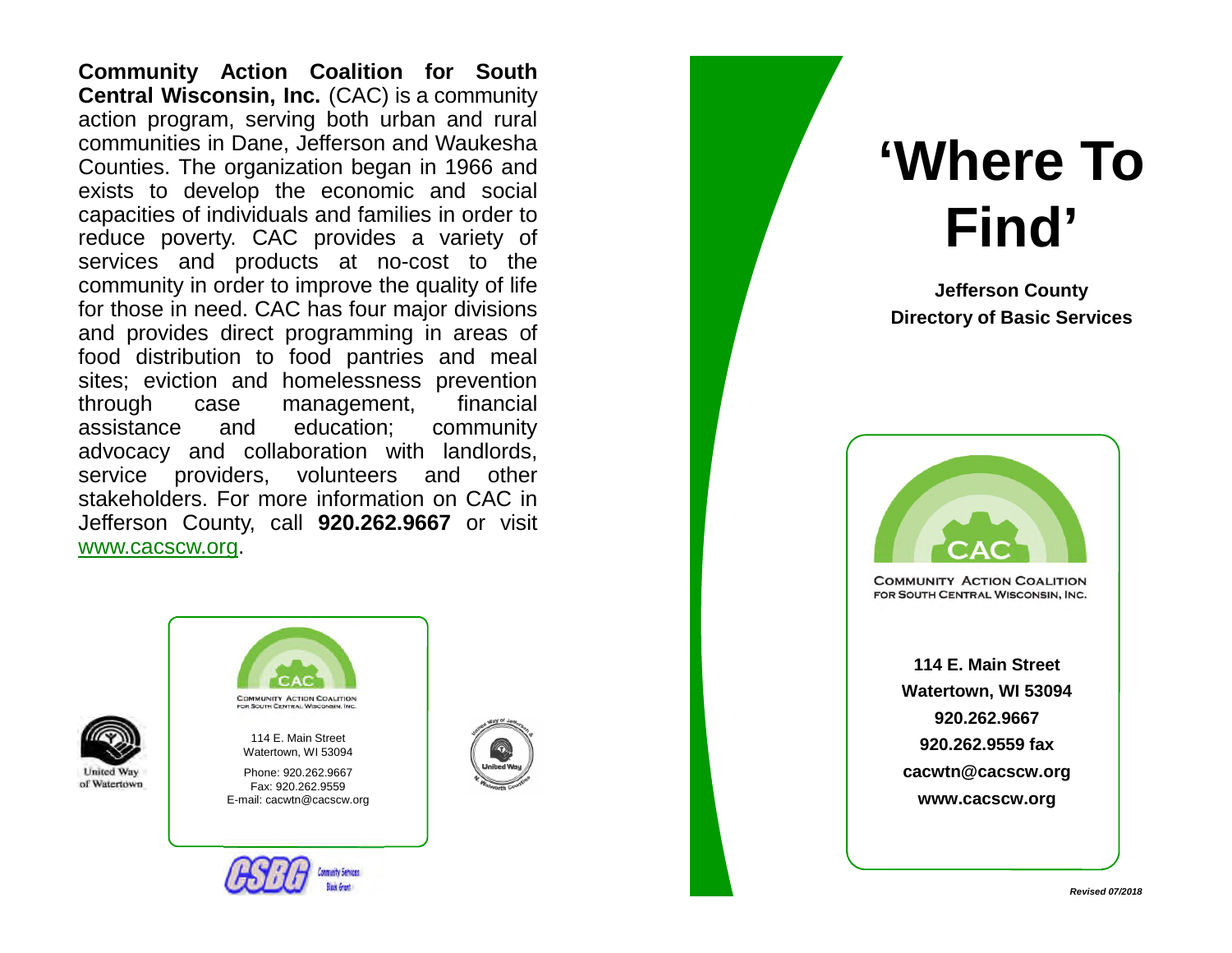



# **Table of Contents**

|                                 | Page        | <b>DAIS</b><br>608.251.4445 or 1.800.747.4045<br>Victims of domestic violence and their children; Madison  |              |  |
|---------------------------------|-------------|------------------------------------------------------------------------------------------------------------|--------------|--|
| <b>Assistance Agencies</b>      | 3           | Safe Haven<br>Shelter & Daytime resource center for homeless with mental illness; Madison                  | 608.241.9447 |  |
| <b>Food Pantries</b>            | 4           | Grace Episcopal Church<br>Single Men; Madison                                                              | 608.255.2960 |  |
| <b>Food Assistance</b>          | 5           | <b>Hospitality House</b><br>Single Men; Madison                                                            | 608.255.4401 |  |
| <b>Housing Options</b>          | $6 - 7 - 8$ | Port St. Vincent's<br>Single Men; Madison                                                                  | 608.257.2036 |  |
| <b>Watertown-specific</b>       | 8           | Dodge County                                                                                               |              |  |
|                                 |             | New Beginnings<br>Must apply 8a-4:30p M-F, Families; Beaver Dam                                            | 920.885.9559 |  |
| 8<br><b>Building Inspectors</b> |             | <b>PAVE</b><br>800.775.3785 or 920.887.3785<br>Victims of domestic violence and their children; Beaver Dam |              |  |
| <b>Other Local Agencies</b>     | 9           |                                                                                                            |              |  |
| <b>Taxi Services</b>            | 10          | <b>Waukesha County</b>                                                                                     |              |  |
|                                 |             | <b>Hebron House</b><br>Families; Waukesha                                                                  | 262.549.8722 |  |
| <b>Legal Services</b>           | 10          | Jeremy House                                                                                               | 262.549.8735 |  |
| <b>Senior Citizens</b>          | 10          | Single adults with diagnosed mental illness; Waukesha<br>The Women's Center                                | 262.547.4600 |  |
| <b>Misc. Agencies</b>           | 11          | Victims of domestic violence and their children; Waukesha                                                  |              |  |
|                                 |             | Siena House<br>Families; Waukesha                                                                          | 262.549.8732 |  |
|                                 |             | 262.547.7367 ext. 236<br>Salvation Army of Waukesha<br>Single Men; Waukesha                                |              |  |
|                                 |             | Family Promise (Wales)<br>Families                                                                         | 262.968.2321 |  |

**Page 15**

-In 608.255.2960

#### **Homeless Shelter Options**

608.250.2226 or 608.256.2321

#### Dane County

Interfaith Hospitality Network 608.294.7998 x303 Families -call to schedule an appointment; Madison

Salvation Army<br>Single Women and Families; Madison

Porchlight Drop Single Men; Madison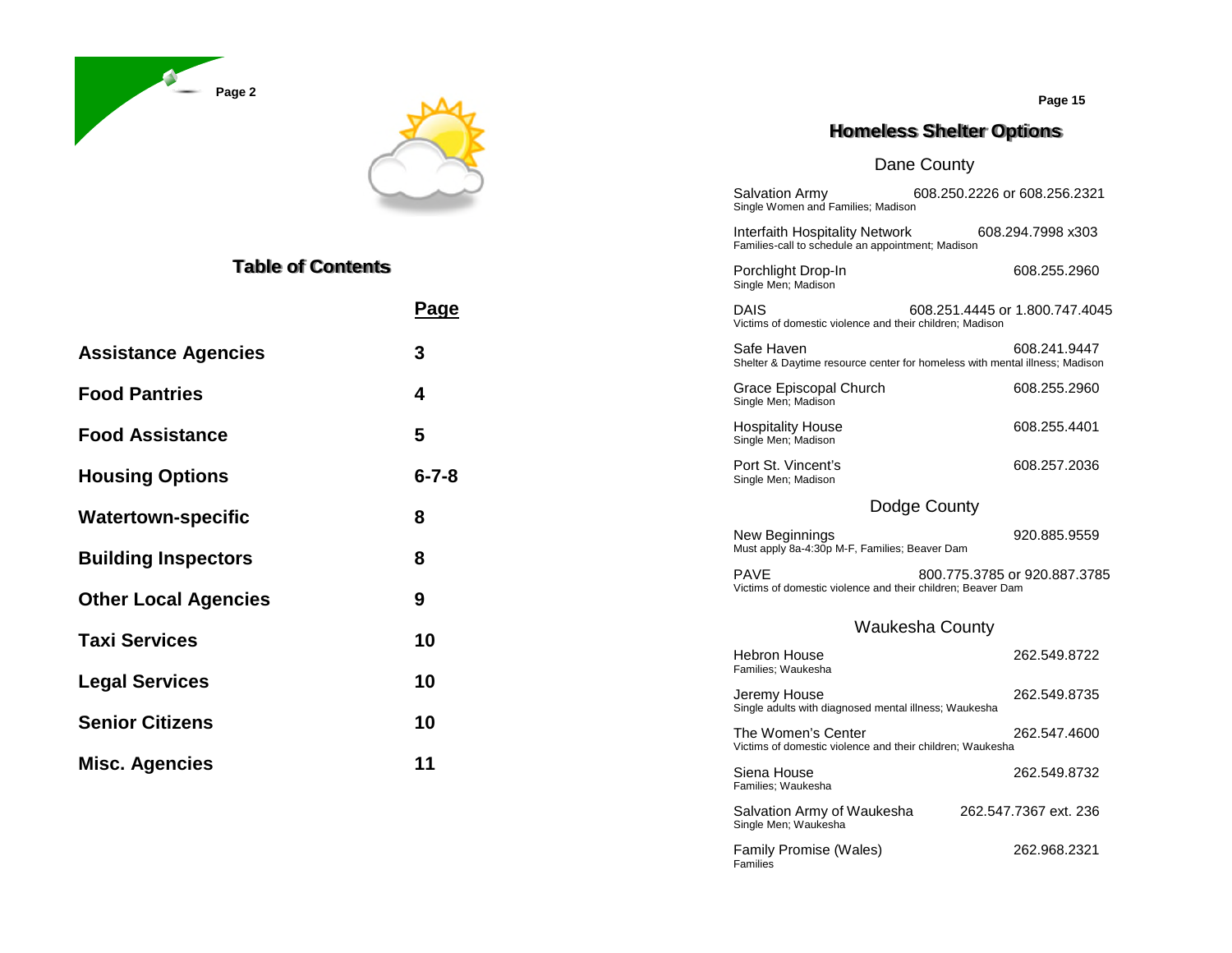**Page 14**

#### **Area Hotels**

Watertown

| Candle Glo                            | 920.261.2281<br>1200 N 4th St       |  |
|---------------------------------------|-------------------------------------|--|
| Washington Inn                        | 920.261.0780<br>516 E. Main St.     |  |
| Carlton House                         | 920.261.9081<br>115 S 1st St        |  |
| Heritage Inn                          | 920.261.5700<br>700 F Main St       |  |
| Jefferson<br>Hilltop Motel            | 920.674.4610<br>200 F Truman St     |  |
| Lake Mills<br>Americas Best Value Inn | 920.648.3800<br>W7614 Oasis Ln      |  |
| Fort Atkinson<br>Courtyard Inn        | 920.563.6444<br>1225 Janesville Ave |  |
| <b>Homeless Shelter Options</b>       |                                     |  |

*Contact 2-1-1 before going to any shelter.*

Rock/Walworth Counties

| Sparrow's Nest<br>Men, Women and Children; Beloit       | 608.362.8215 |
|---------------------------------------------------------|--------------|
| House of Mercy<br>Single Women and Families; Janesville | 608.754.0045 |
| Hands of Faith<br><b>Families</b> ; Beloit              | 608.363.0683 |
| <b>Twin Oaks</b><br>Homeless Households; Darien         | 262.822.3662 |
|                                                         |              |

Mobile Shelter 262.903.WARM Moves from church to church; Walworth Co. Sept-May only; 7p-7a

## **Assistance Agencies Page 3**

| <b>CAC-Community Action Coalition for South Central WI, Inc.</b><br>114 E. Main Street, Watertown<br>920.262.9667 |                                                                                                                                                                   |                                                                                                              |                                                      |                                                                                         |
|-------------------------------------------------------------------------------------------------------------------|-------------------------------------------------------------------------------------------------------------------------------------------------------------------|--------------------------------------------------------------------------------------------------------------|------------------------------------------------------|-----------------------------------------------------------------------------------------|
|                                                                                                                   | <b>St. Vincent de Paul Societies</b><br><b>Fort Atkinson</b><br><b>Jefferson</b><br><b>Lake Mills</b><br><b>Oconomowoc</b><br>Whitewater<br>Watertown<br>Waterloo | 920.568.1266<br>920.674.7500<br>920.648.2800<br>262.569.3020<br>262-473-3143<br>920.261.2691<br>920.478.2640 | @ St. Jerome's<br>@ St. Patrick's<br>No retail store | 1525 Summit Drive<br>@ Workforce Dev Center<br>720 E. Lake Street<br>1181 N. 4th Street |
|                                                                                                                   | <b>Salvation Army</b> must have income                                                                                                                            |                                                                                                              |                                                      | 800.264.6412                                                                            |
|                                                                                                                   | Tuesday 10 to 2 Watertown Senior Center                                                                                                                           |                                                                                                              | Watertown only                                       | 920.297.0137                                                                            |
|                                                                                                                   | <b>Crossroads House of Watertown</b><br>Applications available at CAC office-Watertown only                                                                       |                                                                                                              |                                                      | 920.262.9667                                                                            |
|                                                                                                                   | <b>Hometown Mission</b><br>At Immanuel Lutheran Church-Watertown only                                                                                             |                                                                                                              |                                                      | 920.261.1663                                                                            |
|                                                                                                                   | <b>Watertown Family Aid</b> text or call<br>Monday & Wednesday 2-4 pm @ 515 S. First St, Watertown                                                                |                                                                                                              |                                                      | 920.285.3062                                                                            |
|                                                                                                                   | <b>Workforce Development Center</b><br>874 Collins Road, Jefferson                                                                                                |                                                                                                              |                                                      | 920.674.7500                                                                            |
| <b>PADA-People Against Domestic &amp; Sexual Abuse</b>                                                            |                                                                                                                                                                   |                                                                                                              |                                                      |                                                                                         |
|                                                                                                                   |                                                                                                                                                                   |                                                                                                              | 920.674.6768                                         | 800.228.7232                                                                            |
|                                                                                                                   | <b>Jefferson County ADRC</b><br>Serving elderly and disabled only, 1541 Annex Rd Jefferson                                                                        |                                                                                                              |                                                      | 920.674.8734                                                                            |
|                                                                                                                   | <b>Jefferson County Human Services</b><br>1541 Annex Road, Jefferson                                                                                              |                                                                                                              |                                                      | 920.674.3105                                                                            |
|                                                                                                                   | <b>Forward Services</b>                                                                                                                                           |                                                                                                              |                                                      | 920.605.5185                                                                            |
|                                                                                                                   | 222 Wisconsin Dr., Jefferson                                                                                                                                      |                                                                                                              |                                                      | EA only 800.771.8420                                                                    |
|                                                                                                                   | Jefferson County Health Dept.                                                                                                                                     |                                                                                                              |                                                      | 920.674.7275                                                                            |
|                                                                                                                   | <b>Foundation for Rural Housing</b>                                                                                                                               |                                                                                                              |                                                      | 608.238.3448                                                                            |
|                                                                                                                   | Must have income, no low income housing                                                                                                                           |                                                                                                              |                                                      | 888.400.5974                                                                            |
|                                                                                                                   | <b>WorkSmart System</b><br>874 Collins Rd., Jefferson                                                                                                             |                                                                                                              |                                                      | 920.675.4609                                                                            |
|                                                                                                                   | <b>CART-Cambridge Area Resource Team</b>                                                                                                                          |                                                                                                              |                                                      | 608.423.1423                                                                            |
|                                                                                                                   | <b>Lake Country Caring</b><br>603 Progress Drive, Hartland                                                                                                        |                                                                                                              |                                                      | 262.367.6670                                                                            |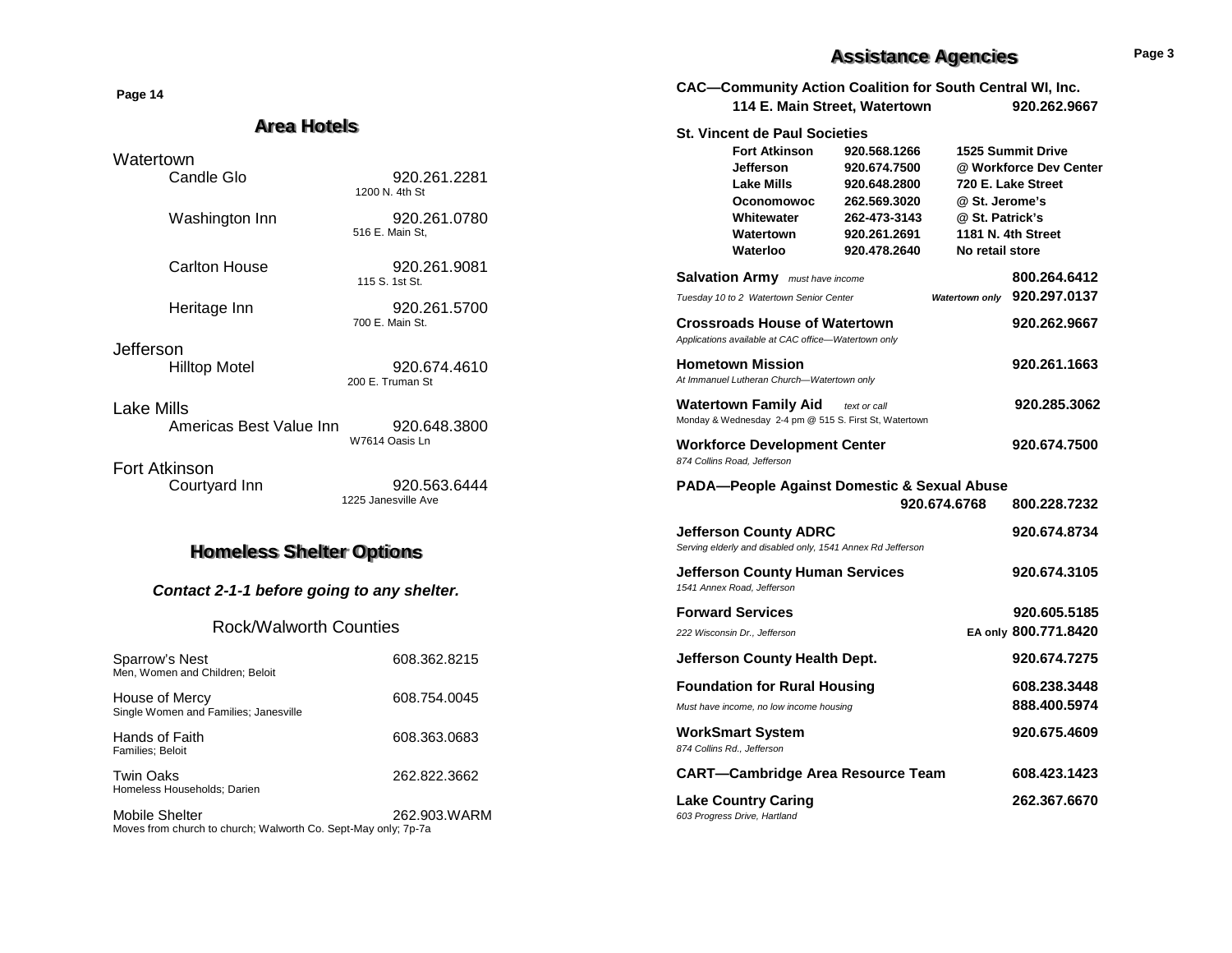|                            | Page 4                                                                                                                |                                                                            |
|----------------------------|-----------------------------------------------------------------------------------------------------------------------|----------------------------------------------------------------------------|
|                            | <b>Food Pantries</b>                                                                                                  |                                                                            |
| Cambridge                  | 211 South Street<br>Mon 5:30-7 p.m.                                                                                   | 608.423.8142                                                               |
| Fort Atkinson<br>(2 sites) | 715 Jones Avenue<br>Mon & Thurs 3-5:30 p.m.                                                                           | 920.563.6992                                                               |
|                            | St. Joseph's Church parking lot (Second Harvest)<br>2nd Thursday 2:00 p.m.                                            |                                                                            |
| Ixonia                     | N8346 North Street<br>2nd & 3rd Tues Noon-7 p.m.                                                                      | 920.262.0633                                                               |
| Jefferson                  | 164 W. Garland<br>Mon & Thurs 1-4 p.m.                                                                                | 920.674.6822                                                               |
| Johnson Creek              | 129 Watertown Street<br>Mon & Thurs 10 a.m.—Noon                                                                      | 920.699.2471                                                               |
| Lake Mills                 | 720 E. Lake Street<br>Tues 9-11 a.m.<br>2nd & 4th Thurs 6-8 p.m.                                                      | 920.648.2800<br>1st & 3rd Thurs 9-11 a.m.                                  |
| Palmyra<br>(2 sites)       | 313 Main Street<br>1st & 3rd Thurs 6-8 p.m.<br>2nd & 4th Thurs 10 a.m.-Noon                                           |                                                                            |
|                            | St. Mary's Catholic Church (Second Harvest)<br>1st Thursday 3:30 p.m.                                                 |                                                                            |
| Rome/Sullivan              | N3866 West Street<br>1st Thurs 10 a.m. - 1 p.m.                                                                       | 262.593.8745 or 262.593.8918<br>3rd Thurs 2-5 p.m.                         |
| Waterloo                   | 117 E. Madison Street<br>Wed Noon-2 p.m. and 7-8 p.m.                                                                 | 920.478.3041 or 920.478.3335<br>Sat 9-10 a.m.                              |
| Watertown<br>(2 sites)     | 204 N. 10th Street<br>Mon & Fri 10 a.m.- Noon<br>Wed 2-4 p.m.<br>Personal Essentials Pantry Every Thurs. 1p-3p, 4p-6p | 920.261.7226 or 920.261.9059<br>Tues & Thurs 1-3 p.m.<br>Thurs 4:30-6 p.m. |
|                            | Hand of Help<br>1012 S. 3rd Street                                                                                    | 920.342.2032                                                               |
| Whitewater                 | 146 W. North Street                                                                                                   | 262.473.6120 or 262.473.4257                                               |

Wed & Thurs 9 a.m.—Noon

#### **Other Websites**

Worknet.wisconsin.gov Workforce and labor market info Online.onetcenter.org **Occupational network database** Testprepreview.com Test preview for all tests

Indeed.com Wisc.jobs madison.com Co.columbia.wi.us Co.dane.wi.us Co.dodge.wi.us Co.jefferson.wi.us Co.marquette.wi.us

Jobcenterofwisconsin.com Jobs and career related resources Wiscareers.wisc.edu Career Development and job seeking

Co.sauk.wi.us Fafsa.ed.gov free application for federal student aid Matcmadison.edu Madison College Morainepark.edu Moraine Park Technical College in Beaver Dam Access.wisconsin.gov Health and nutrition benefits Badgercareplus.org BadgerCare Plus Healthinsurance.org **Affordable health and medical** 

**Page 13**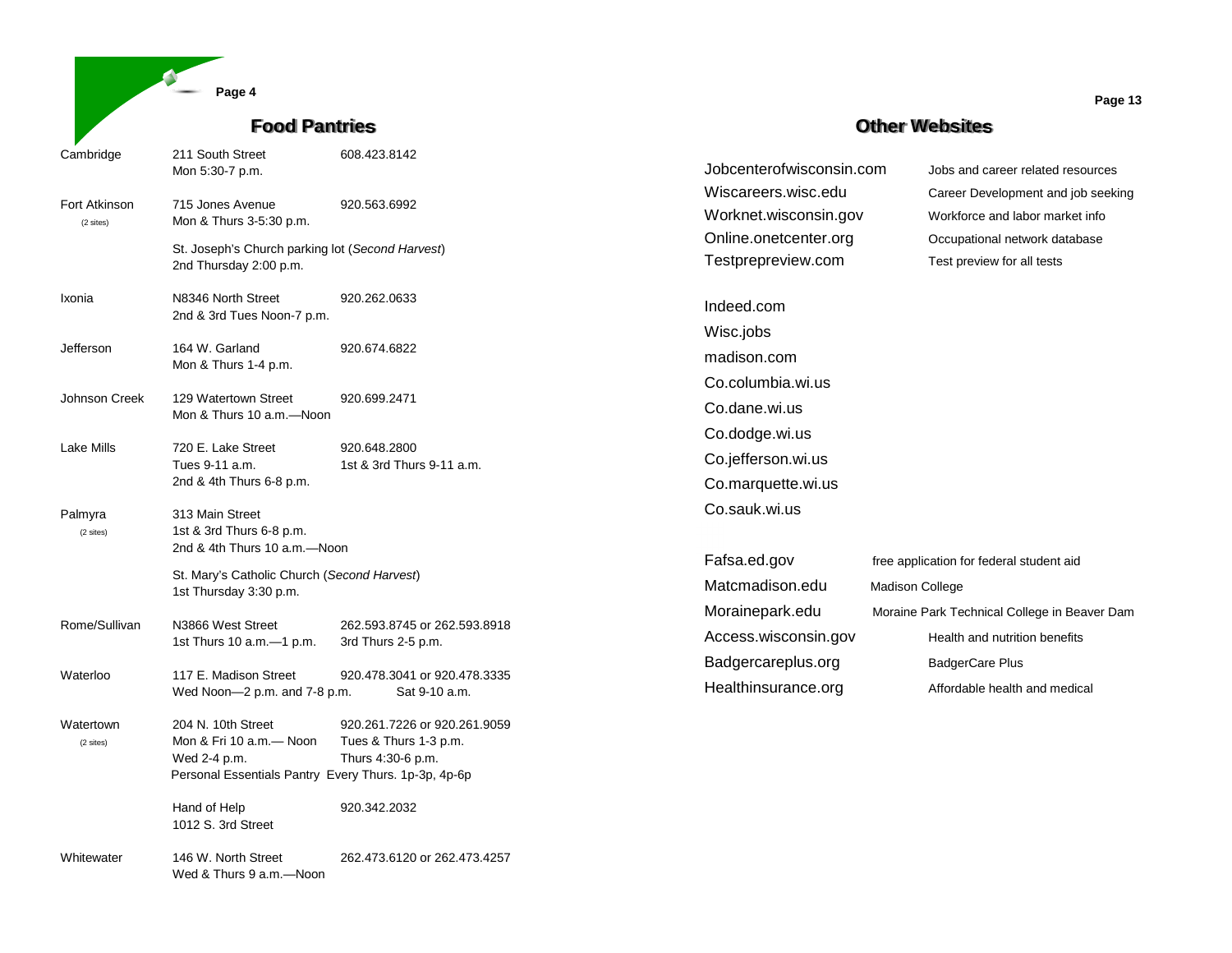**Page 12**

| <b>Counseling Centers</b>             |              |
|---------------------------------------|--------------|
| Cambridge                             |              |
| <b>Cambridge Counseling Center</b>    | 608.423.4700 |
| <b>Fort Atkinson</b>                  |              |
| <b>Integrated Counseling Services</b> | 920.563.9375 |
| <b>Mental Health Consultants</b>      | 920.563.9542 |
| Jefferson                             |              |
| Jefferson County Human Services       | 920.674.3105 |
| Emergency Mental Health-24 hour       | 920.674.3105 |
| $101 - 4 - 12$                        |              |

#### **Watertown**

| <b>Directions Counseling Center</b> | 920.262.4800 |
|-------------------------------------|--------------|
| <b>Family Resource Associates</b>   | 920.261.4100 |

#### **Housing Websites**

Wihousingsearch.org madison.craigslist.org milwaukee.craigslist.org Wdtimes.com Dailyunion.com Jhrellc.com Cardinalcapital.us Wisconsinmanagement.com Apartmentguide.com Rentals.com/Wisconsin/Watertown Ogdenrent.com



#### **Food Assistance**

Hot Meal Sites

Bread & Roses Thurs 4:30-6 p.m. Immanuel Lutheran Church, Watertown *204 N. 10th Street*

Loaves & Fishes Mon 5-6:30 p.m. Watertown Moravian Church, Watertown *510 Cole Street*

Feed Your Soul Thurs 5:30-6:30 p.m. First United Methodist Church, Ft. Atkinson *320 S. Main Street*

Community Meal 4th Sat 6 p.m. Palmyra United Methodist Church, Palmyra 122 N. 5th Street

Community Dinner 3rd Wed 5-7 p.m. Lake Mills EMS Building, Lake Mills 603 E. Lake Street

Manna Monday Mon 5:30-6:30 p.m. St. Mark's, Jefferson 324 S. Sanborn Avenue

Jefferson County Senior Dining Meal Sites 920.674.8134 FoodShare Workforce Development Center, Jefferson Or ACCESS online **(www.access.wisconsin.gov)** 874 Collins Road 920.674.7500 888.794.5780 Ruby's Pantry :

https://www.rubyspantry.org/product/lebanon-wi/ Lebanon-2nd Tues each month 4pm; pre-registration required

WIC Nutrition Program Jefferson County Health Department 920.674.7189

Food Distribution Seniors ages 60 years and older Hunger Task Force-Stockbox Applications and distribution will occur monthly at Watertown Senior Center on the first full week Wednesday each month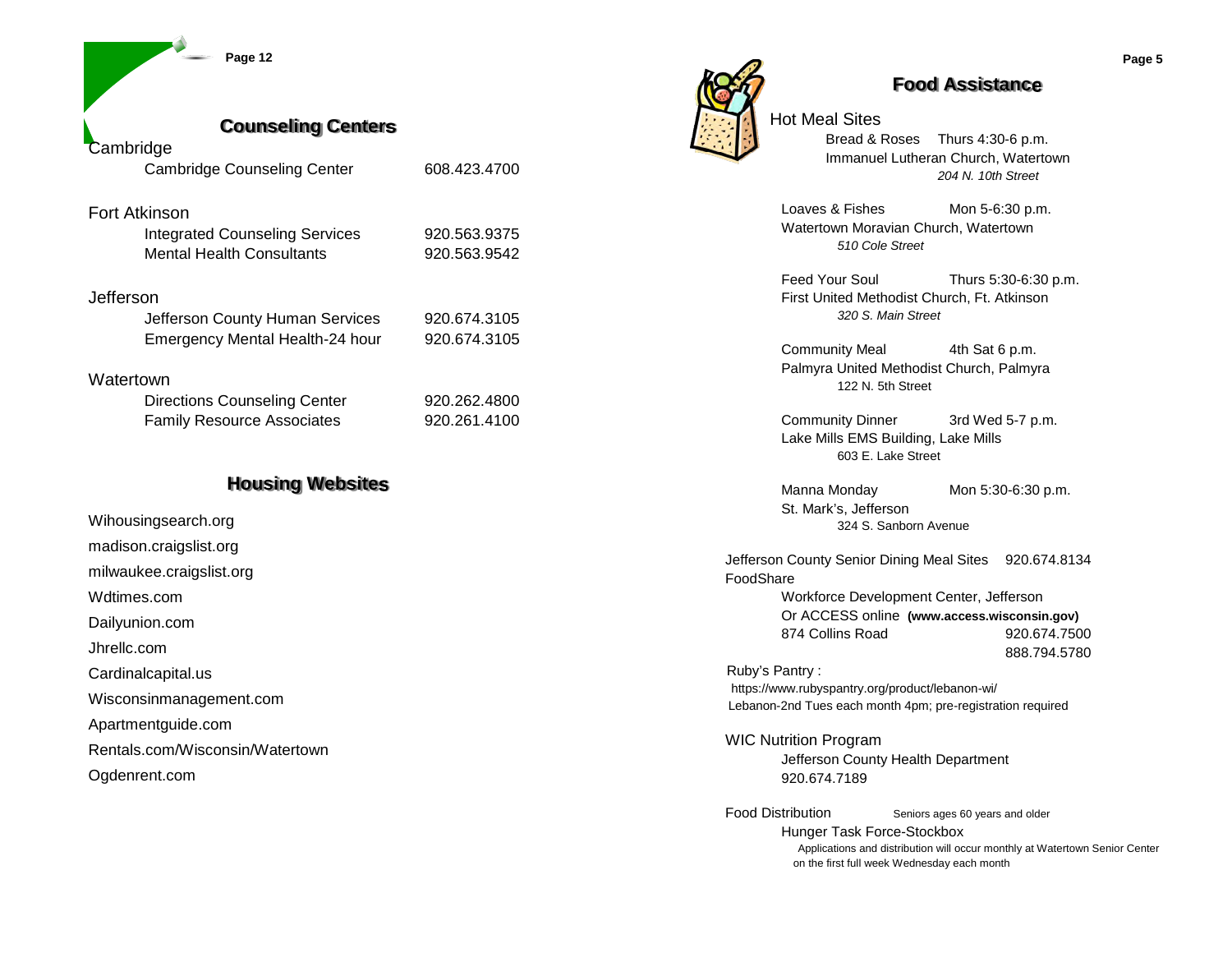

Domestic Violence Shelter Beaver Dam 920.887.3785 800.775.3785

Runaway Youth Briarpatch Madison 800.798.1126

#### **Section 8 Housing Choice Vouchers**

Central Wisconsin Community Action Council General Questions 608.254.8353

# **Low Income Housing—Family**

|  | Fort Atkinson |  |
|--|---------------|--|
|--|---------------|--|

| Parkview                      | 920.563.8253 |
|-------------------------------|--------------|
| Rockwell Court                | 920.691.0163 |
| North Pointe Village          | 920.568.9333 |
| <b>Grove Street Townhomes</b> | 920.691.0163 |
| Jefferson                     |              |
| Jefferson Apartments          | 920.674.4450 |
| River Crest (JHA)             | 920.674.5294 |
| Rock View                     | 800.388.2151 |
| UMOS Jefferson                | 920.356.0690 |
| Lake Mills                    |              |
| Lake Mills Townhomes          | 414.276.5285 |
| Waterloo                      |              |
| Waterloo Green                | 920.478.3927 |
| Monroe Street Apts            | 920.478.8266 |
| Watertown                     |              |
| Watertown H.A.                | 920.261.7795 |
| Watertown East                | 920.206.8541 |



**Miscellaneous Organizations**

| <b>Small Business Administration</b>       | 608.441.5261                 |
|--------------------------------------------|------------------------------|
| <b>Worker's Compensation</b>               | 608.266.1340                 |
| <b>Better Business Bureau</b>              | 800.273.1002                 |
| UW-Extension Jefferson Co.                 | 920.674.7295                 |
| Care Wisconsin                             | 877.496.3851                 |
| Make-A-Wish                                | 608.252.4321                 |
| <b>March of Dimes</b>                      | 414.778.3500                 |
| <b>Muscular Dystrophy</b>                  | 262.432.7992                 |
| <b>Arthritis Foundation</b>                | 608.221.9800                 |
| <b>Bethesda Lutheran Homes</b>             | 920.261.3050                 |
| Peace Corps                                | 202.692.2250                 |
| WI Dept. of Revenue                        | 608.266.2772                 |
| <b>American Cancer Society</b>             | 800.ACS.2345                 |
| <b>Autism Society of WI</b>                | 608.630.9147                 |
| <b>Cystic Fibrosis Foundation</b>          | 262.798.2060                 |
| <b>Easter Seals WI</b>                     | 608.277.8288                 |
| <b>Epilepsy Foundation</b>                 | 608.442.5555                 |
| Leukemia Society                           | 262.790.4701                 |
| National Alliance on Mental Illness (NAMI) |                              |
| <b>Public Service Commission</b>           | 608.268.6000<br>608.266.5481 |
| <b>Tenant Resource Center</b>              | 608.257.0006                 |

**Page 11**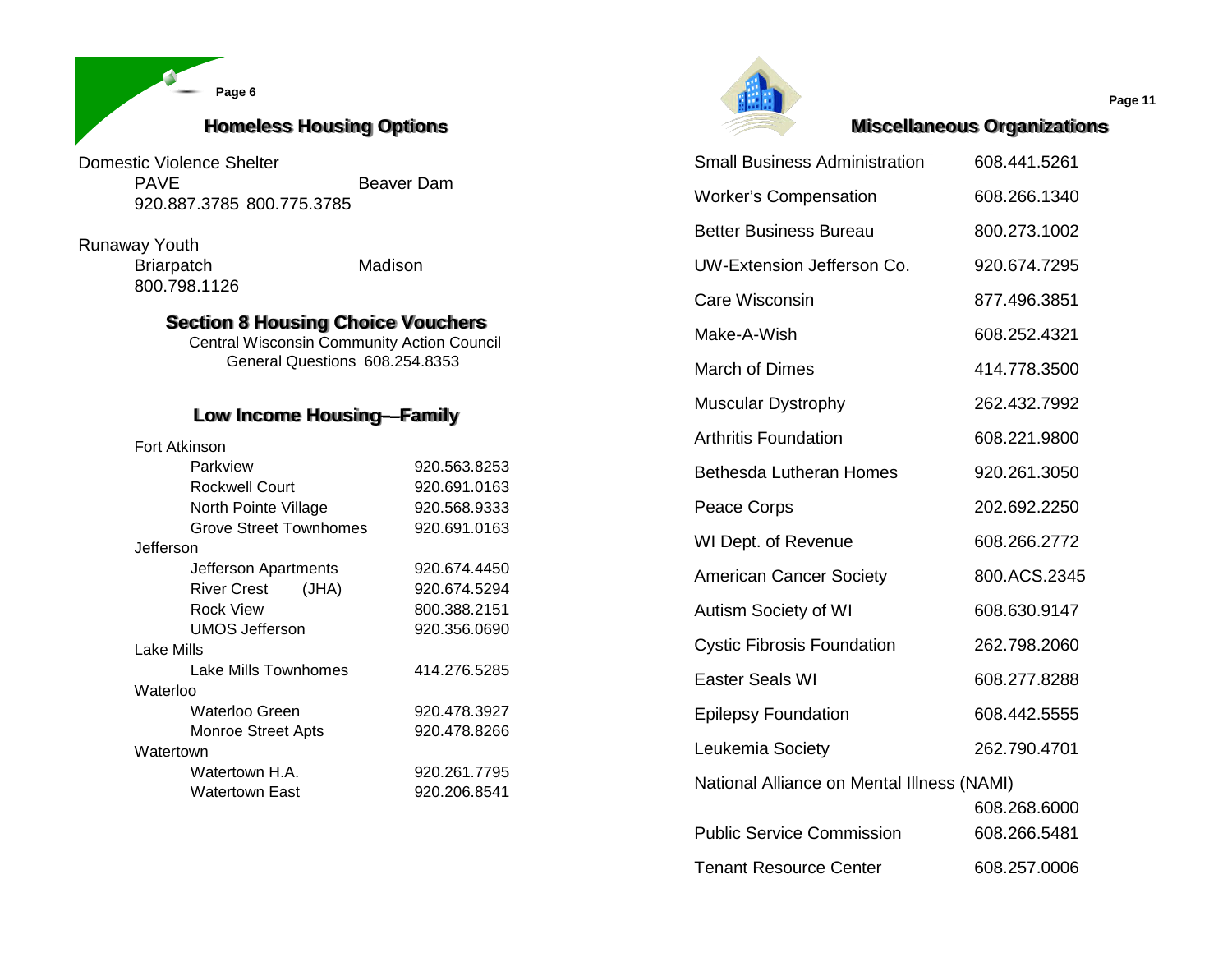

# **Taxi Services**

| Jefferson            | 920.563.9188 |
|----------------------|--------------|
| <b>Fort Atkinson</b> | 920.563.6303 |
| Lake Mills           | 920.648.4420 |
| Watertown            | 920.261.7433 |

#### **Legal Services**

| Legal Action of WI               | 800.362.3904 |
|----------------------------------|--------------|
| Lawyer Referral & Inf. Service   | 800-362-9082 |
| <b>District Attorney</b>         | 920.674.7220 |
| <b>Family Court Commissioner</b> | 920.674.7192 |
| <b>Public Defender's Office</b>  | 920.674.2800 |
| <b>Small Claims Court</b>        | 920.674.7157 |
| Victim/Witness Program           | 920.674.7375 |
| <b>Consumer Protection</b>       | 800.422.7128 |
| <b>Equal Rights Division</b>     | 608.266.6860 |

# **Senior Citizens/Disabled Persons**

| Jefferson County ADRC                 | 866.740.2372 |
|---------------------------------------|--------------|
| <b>Friends in Action</b>              | 920.674.4548 |
| AARP                                  | 866.448.3611 |
| <b>Medicare Hotline</b>               | 800.633.4227 |
| <b>Social Security Administration</b> | 800.772.1213 |
| <b>Senior Centers</b>                 |              |
| <b>Fort Atkinson</b>                  | 920.563.7773 |
| Jefferson                             | 920.674.7728 |
| Lake Mills $(CIub 55)$                | 920.918.3176 |
| Watertown                             | 920.262.8099 |
| Veteran's Van Service                 | 920.674.8104 |



Fort

## **Low Income Housing—Elderly & Disabled**

| Atkinson   |                                  |              |
|------------|----------------------------------|--------------|
|            | <b>Riverview Manor</b>           | 920.568.8862 |
|            | <b>Rockland Court</b>            | 920.563.8253 |
|            | <b>Rockwell Court</b>            | 920.691.0163 |
|            | <b>Woodside Apartments</b>       | 920.568.9858 |
|            | North Pointe Village             | 920.568.9333 |
|            | <b>Grove Street Townhomes</b>    | 920.691.0163 |
|            | <b>Blackhawk Ridge</b>           | 920.563.2440 |
| Jefferson  |                                  |              |
|            | Alverno Housing (Dev. Dis. Only) | 920.674.8378 |
|            | <b>School House</b>              | 920.675.0230 |
|            | Jefferson Apartments             | 920.674.4450 |
|            | Fairview                         | 920.674.2997 |
|            | River Crest (JHA)                | 920.674.5294 |
|            | <b>Rock View</b>                 | 920.674.2666 |
|            | <b>Johnson Creek</b>             |              |
|            | Johnson Creek Apts               | 920.699.2514 |
| Lake Mills |                                  |              |
|            | Oakwood Apartments               | 920.648.5581 |
|            | Rock Lake Manor                  | 920.648.5064 |
| Palmyra    |                                  |              |
|            | Palmyra Park Apts                | 920.568.9858 |
| Sullivan   |                                  |              |
|            | Pine Meadows                     | 414.747.0221 |
| Waterloo   |                                  |              |
|            | Waterloo Green                   | 920.478.3927 |
|            | <b>Hawthorne Apts</b>            | 920.478.3449 |
|            | Monroe Street Apts               | 920.478.8266 |
|            | Watertown                        |              |
|            | Johnson Arms                     | 920.261.7795 |
|            | <b>River Mill</b>                | 920.206.0815 |
|            | <b>Riverview Commons</b>         | 920.262.0304 |

**Page 7**